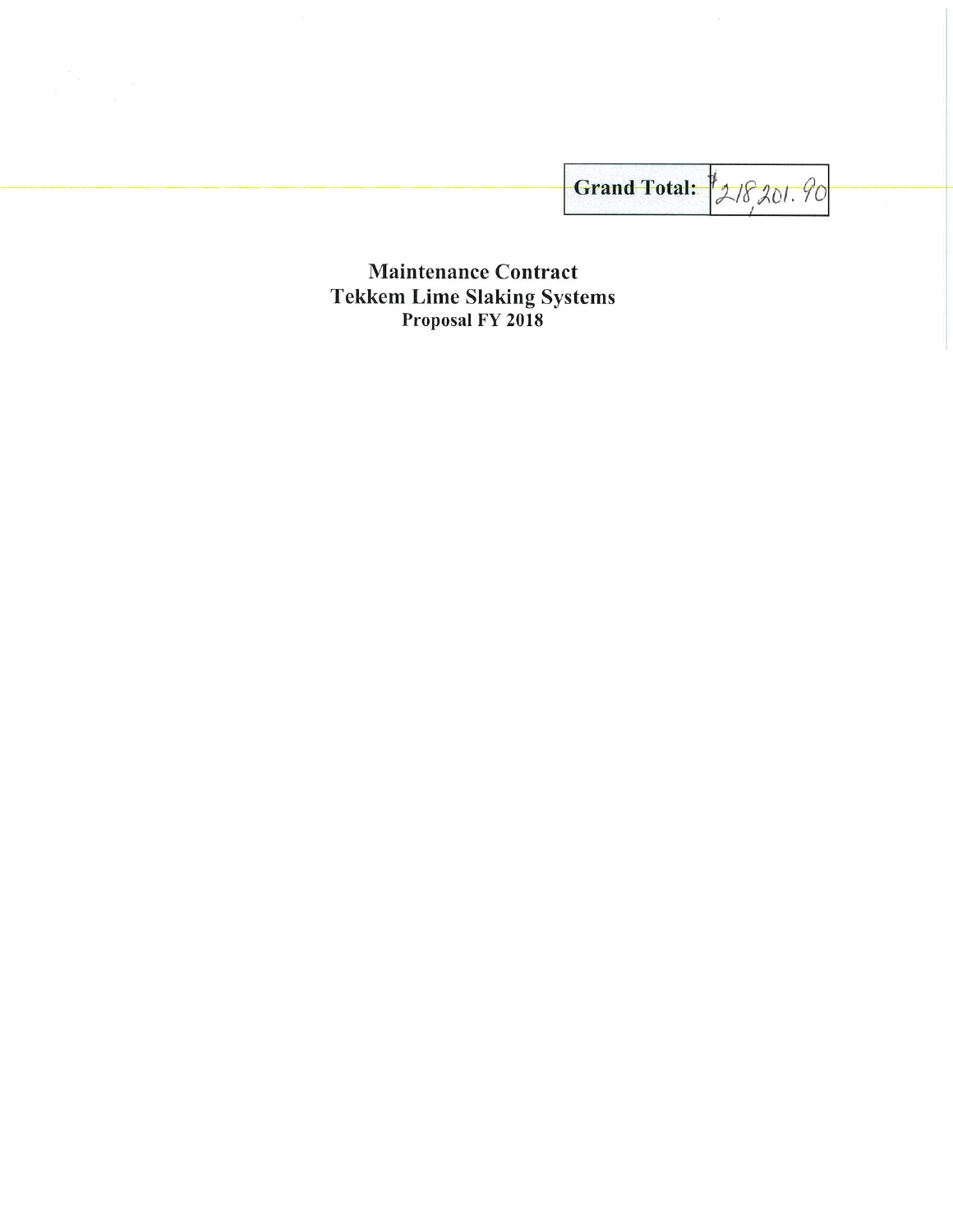## **Maintenance Contract Tekkem Lime Slaking Systems** Proposal FY2019

I (we) hereby certify that I (we) have read the contract together with the specifications attached hereto, and have also examined the site(s) of the work, and fully understand the meaning of them, and if awarded the contract hereby agree that I (we) shall comply with all of the terms, covenants, and agreements set forth herein.

I (we), agree to receive as full compensation for furnishing the services called for under these specifications, complete and finished in every detail, and in full accordance with the specifications which are hereby made part and parcel of the proposal the following sums: FROM JULY 1, 2018 TO JUNE 30, 2019

| <b>SERVICE ITEM</b>                                                                                                    | <b>HOURLY/UNIT</b><br><b>COST</b> | <b>NUMBER OF</b><br><b>HOURS/(other)</b>         | <b>TOTAL</b><br><b>PRICE</b> |
|------------------------------------------------------------------------------------------------------------------------|-----------------------------------|--------------------------------------------------|------------------------------|
| Monthly Service Items                                                                                                  | $\mathcal{A}$<br>88.00            | 12                                               |                              |
| Quarterly Service Items                                                                                                | $\Phi$<br>736.00                  | $\overline{4}$                                   |                              |
| Semi-Annual Service Items                                                                                              | $\bm{\phi}$<br>6.00               | $\overline{2}$                                   |                              |
| <b>Annual Service Items</b>                                                                                            | ¥                                 |                                                  | q                            |
| Partial disassembly of lines from the Silo<br>to the day tanks, cleaning lines, vactoring,<br>disposal, and reassembly | $\oint$                           | Allowance for 2<br>X's per contract<br>as needed |                              |
| Emergency Service (Work Day)                                                                                           | 04.00                             | 360 hours                                        |                              |
| Emergency Service (After Hours)                                                                                        | 52.00                             | 720 hours                                        |                              |
| Parts & Materials (fixed)                                                                                              |                                   |                                                  | \$15,000.00                  |
| Ultra-Web Filter Cartridges For Tbv-2<br>Dust Collector                                                                | 480.50                            | $\overline{4}$                                   |                              |
| Roto-Bindicator Level Probe, 120V                                                                                      | J<br>287.30                       | $\overline{2}$                                   |                              |
| Adjustable Speed Responsive Switch for<br>Rotary Airlock Feeders                                                       |                                   | 1                                                |                              |

 $\frac{1}{2}$  . <br> <br> <br>  $\label{eq:11} \frac{1}{2} \left( \frac{1}{2} \right) \left( \frac{1}{2} \right) \left( \frac{1}{2} \right)$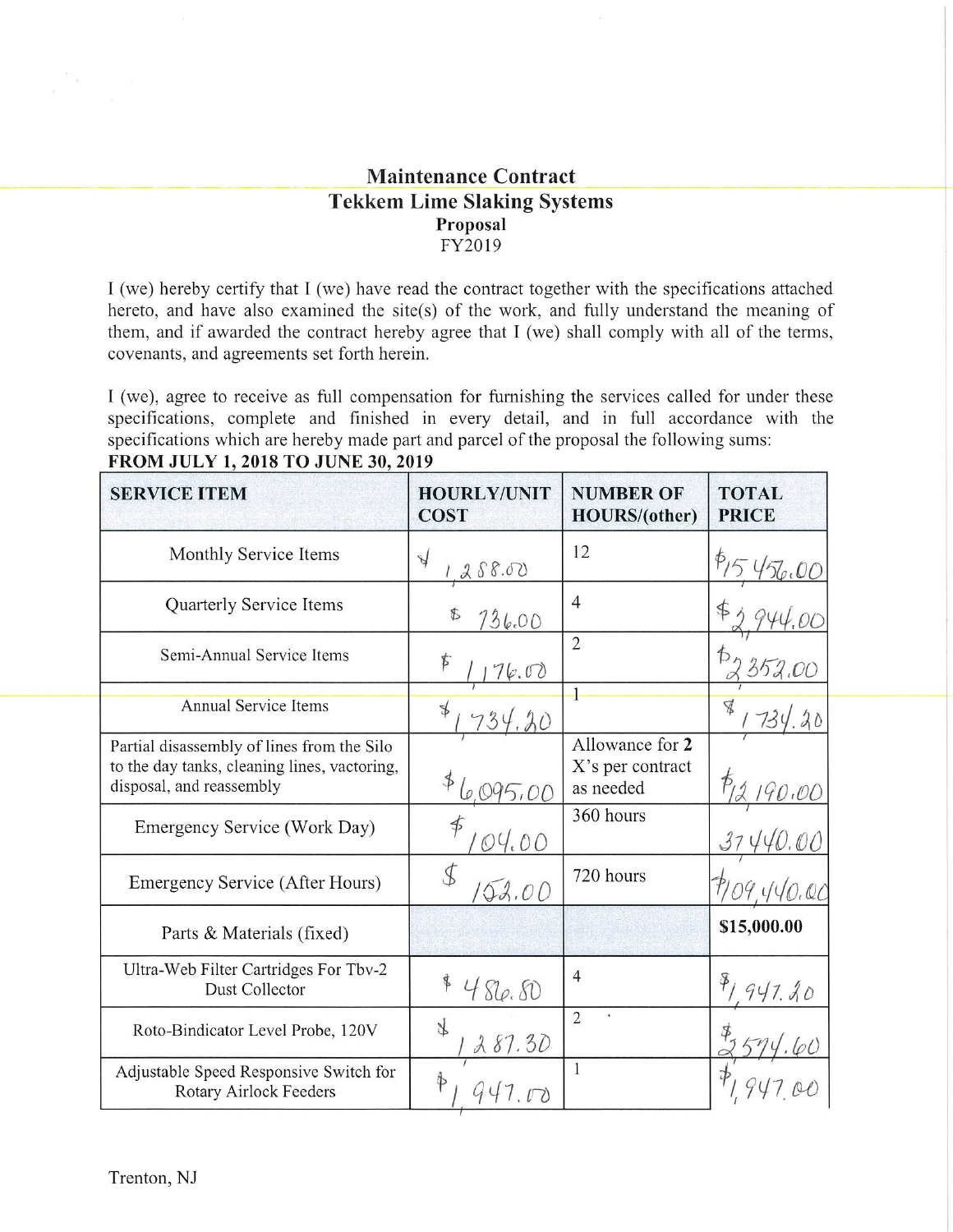| 1<br>Type K Thermocouple<br>$\Rightarrow$<br>81.10<br>81.10<br>1<br>Kistler-Morse Load Disc 3<br>Å<br>1<br>Bray 3" Resilient Seated Butterfly Valve<br>With Double Acting Pneumatic Actuator<br>$\phi$<br>$\mathbf{1}$<br>Bray 8" Resilient Seated Butterfly Valve<br>$\oint$<br>With Double Acting Pneumatic Actuator<br>$\mathbf{1}$<br>ASCO 2 Way General Service Solenoid<br>$\mathcal{F}$<br>$\mathcal{A}$<br>Valve, Brass Body, 1/2"NPT<br>43.70<br>$\mathbf{1}$<br>ASCO 2 Way General Service Solenoid<br>Þ<br>419.80<br>Valve, Brass Body, 1"NPT<br>1<br>ASCO 2 Way General Service Solenoid<br>Valve, Brass Body, 3/8"NPT<br>54.SV<br>$\mathbf{1}$<br>Siemens Sitrans, Two-wire Level Sensor,<br>\$<br>4-20mA Output, 24BDC<br>1.0()<br>$\mathbf{1}$<br>Weir Pump Suction Side Liner,<br>$\oint$<br>₱<br>D1.5VRA102<br>0,00<br>$\mathbf{1}$<br>$\oint$<br>Weir Pump Impeller, D1.5VRKC1003<br>425,80<br>$\mathbf{1}$<br>Weir Pump Drive Side Liner,<br>D1.5VRB104<br>$\oint$<br>100<br>$\mathbf{1}$<br>PLC Input Module, 16P, 120V, Series C<br>1<br>PLC Output Module, 16P, 120/240V<br>$\frac{1}{2}$<br>0.60<br>5<br>Fuse, 10A, Fast-Acting $\frac{1}{4}$ "x1 $\frac{1}{4}$ ", Glass<br>$\phi$<br>18.60<br>5<br>Fuse, 3A, Fast-Acting, $\frac{1}{4}$ <sup>2</sup> x1 $\frac{1}{4}$ <sup>2</sup> , Glass<br>\$<br>11.70<br>5<br>Fuse, 1A, Fast-Acting '/4"x1'/4", Glass<br>₿<br>11. 7 D<br>5<br>Time Delay "Slo-Blow" Fuse, MDL<br>\$<br>Style, 10A<br>73.60<br>5<br>Fuse, 5A, Fast-Acting, $\frac{1}{4}$ 'x1 $\frac{1}{4}$ '', Glass<br>₽<br>\$<br>11.70 |                                          |               |                |        |
|---------------------------------------------------------------------------------------------------------------------------------------------------------------------------------------------------------------------------------------------------------------------------------------------------------------------------------------------------------------------------------------------------------------------------------------------------------------------------------------------------------------------------------------------------------------------------------------------------------------------------------------------------------------------------------------------------------------------------------------------------------------------------------------------------------------------------------------------------------------------------------------------------------------------------------------------------------------------------------------------------------------------------------------------------------------------------------------------------------------------------------------------------------------------------------------------------------------------------------------------------------------------------------------------------------------------------------------------------------------------------------------------------------------------------------------------------------------------------------------------------------------------------------------------------------------------|------------------------------------------|---------------|----------------|--------|
|                                                                                                                                                                                                                                                                                                                                                                                                                                                                                                                                                                                                                                                                                                                                                                                                                                                                                                                                                                                                                                                                                                                                                                                                                                                                                                                                                                                                                                                                                                                                                                     |                                          |               |                |        |
|                                                                                                                                                                                                                                                                                                                                                                                                                                                                                                                                                                                                                                                                                                                                                                                                                                                                                                                                                                                                                                                                                                                                                                                                                                                                                                                                                                                                                                                                                                                                                                     |                                          |               |                |        |
|                                                                                                                                                                                                                                                                                                                                                                                                                                                                                                                                                                                                                                                                                                                                                                                                                                                                                                                                                                                                                                                                                                                                                                                                                                                                                                                                                                                                                                                                                                                                                                     |                                          |               |                |        |
|                                                                                                                                                                                                                                                                                                                                                                                                                                                                                                                                                                                                                                                                                                                                                                                                                                                                                                                                                                                                                                                                                                                                                                                                                                                                                                                                                                                                                                                                                                                                                                     |                                          |               |                |        |
|                                                                                                                                                                                                                                                                                                                                                                                                                                                                                                                                                                                                                                                                                                                                                                                                                                                                                                                                                                                                                                                                                                                                                                                                                                                                                                                                                                                                                                                                                                                                                                     |                                          |               |                |        |
|                                                                                                                                                                                                                                                                                                                                                                                                                                                                                                                                                                                                                                                                                                                                                                                                                                                                                                                                                                                                                                                                                                                                                                                                                                                                                                                                                                                                                                                                                                                                                                     |                                          |               |                | 419.80 |
|                                                                                                                                                                                                                                                                                                                                                                                                                                                                                                                                                                                                                                                                                                                                                                                                                                                                                                                                                                                                                                                                                                                                                                                                                                                                                                                                                                                                                                                                                                                                                                     |                                          |               |                | 54.80  |
|                                                                                                                                                                                                                                                                                                                                                                                                                                                                                                                                                                                                                                                                                                                                                                                                                                                                                                                                                                                                                                                                                                                                                                                                                                                                                                                                                                                                                                                                                                                                                                     |                                          |               |                | 867.02 |
|                                                                                                                                                                                                                                                                                                                                                                                                                                                                                                                                                                                                                                                                                                                                                                                                                                                                                                                                                                                                                                                                                                                                                                                                                                                                                                                                                                                                                                                                                                                                                                     |                                          |               |                |        |
|                                                                                                                                                                                                                                                                                                                                                                                                                                                                                                                                                                                                                                                                                                                                                                                                                                                                                                                                                                                                                                                                                                                                                                                                                                                                                                                                                                                                                                                                                                                                                                     |                                          |               |                |        |
|                                                                                                                                                                                                                                                                                                                                                                                                                                                                                                                                                                                                                                                                                                                                                                                                                                                                                                                                                                                                                                                                                                                                                                                                                                                                                                                                                                                                                                                                                                                                                                     |                                          |               |                |        |
|                                                                                                                                                                                                                                                                                                                                                                                                                                                                                                                                                                                                                                                                                                                                                                                                                                                                                                                                                                                                                                                                                                                                                                                                                                                                                                                                                                                                                                                                                                                                                                     |                                          |               |                |        |
|                                                                                                                                                                                                                                                                                                                                                                                                                                                                                                                                                                                                                                                                                                                                                                                                                                                                                                                                                                                                                                                                                                                                                                                                                                                                                                                                                                                                                                                                                                                                                                     |                                          |               |                |        |
|                                                                                                                                                                                                                                                                                                                                                                                                                                                                                                                                                                                                                                                                                                                                                                                                                                                                                                                                                                                                                                                                                                                                                                                                                                                                                                                                                                                                                                                                                                                                                                     |                                          |               |                |        |
|                                                                                                                                                                                                                                                                                                                                                                                                                                                                                                                                                                                                                                                                                                                                                                                                                                                                                                                                                                                                                                                                                                                                                                                                                                                                                                                                                                                                                                                                                                                                                                     |                                          |               |                |        |
|                                                                                                                                                                                                                                                                                                                                                                                                                                                                                                                                                                                                                                                                                                                                                                                                                                                                                                                                                                                                                                                                                                                                                                                                                                                                                                                                                                                                                                                                                                                                                                     |                                          |               |                |        |
|                                                                                                                                                                                                                                                                                                                                                                                                                                                                                                                                                                                                                                                                                                                                                                                                                                                                                                                                                                                                                                                                                                                                                                                                                                                                                                                                                                                                                                                                                                                                                                     |                                          |               |                |        |
|                                                                                                                                                                                                                                                                                                                                                                                                                                                                                                                                                                                                                                                                                                                                                                                                                                                                                                                                                                                                                                                                                                                                                                                                                                                                                                                                                                                                                                                                                                                                                                     |                                          |               |                |        |
|                                                                                                                                                                                                                                                                                                                                                                                                                                                                                                                                                                                                                                                                                                                                                                                                                                                                                                                                                                                                                                                                                                                                                                                                                                                                                                                                                                                                                                                                                                                                                                     |                                          |               |                |        |
| Light, 120V Coil<br>369.70                                                                                                                                                                                                                                                                                                                                                                                                                                                                                                                                                                                                                                                                                                                                                                                                                                                                                                                                                                                                                                                                                                                                                                                                                                                                                                                                                                                                                                                                                                                                          | Relay, 11 Pin, Manual Operator and Pilot | $\Rightarrow$ | $\overline{3}$ |        |